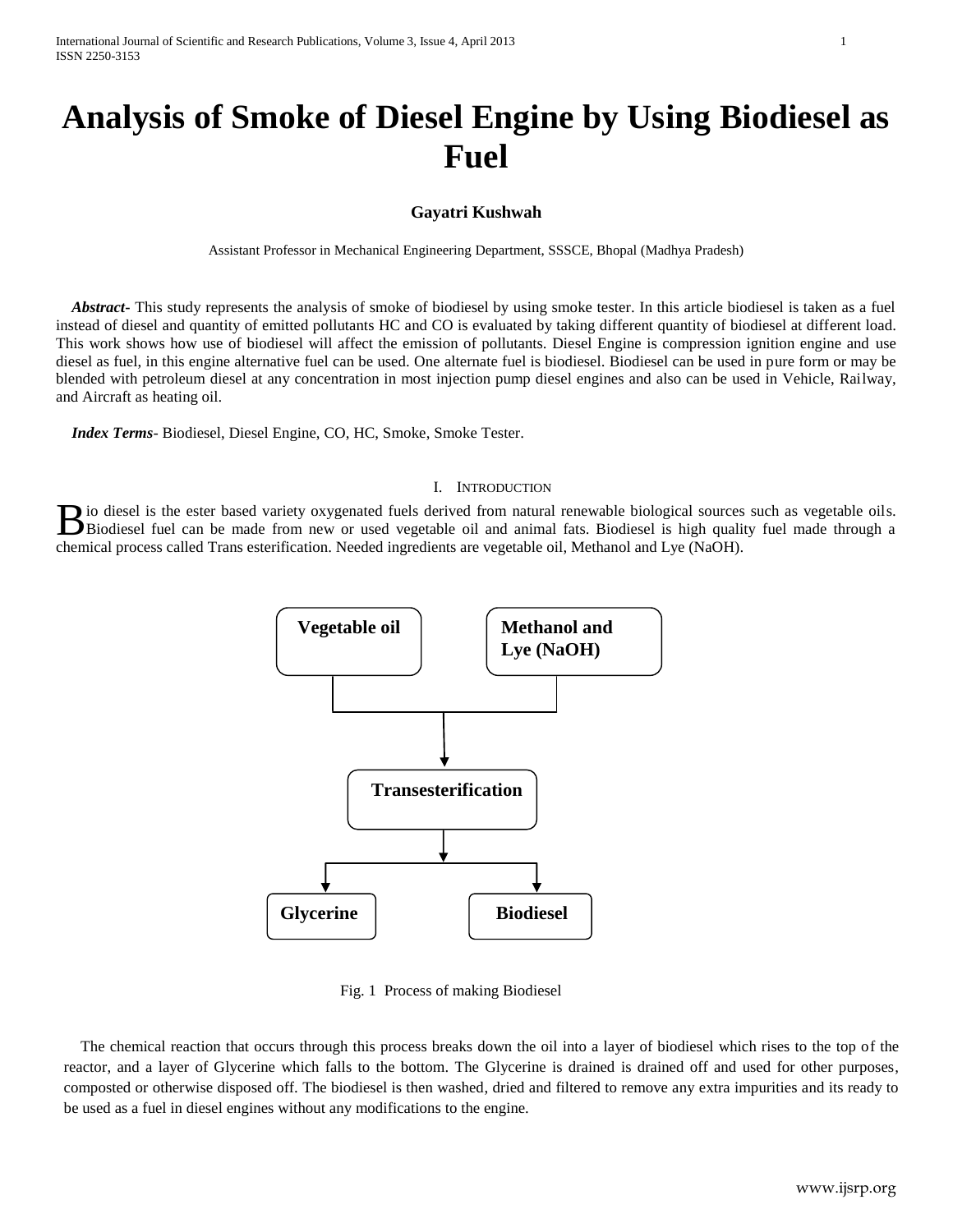Biodiesel is just twice as viscous as diesel having better lubricating properties and much higher cetane ratings than today's lower sulphur diesel fuels. Biodiesel addition reduces fuel system wear and in low levels in high pressure systems increases the life of the fuel injection equipment that relies on the fuel for its lubrication. Depending on the engine, this might include high pressure injection pumps, pump injectors (also called unit injectors) and fuel injectors.

## II. ANALYSIS & FINDINGS

In this study *castor oil* is taken as vegetable oil mixed with and forms biodiesel used in different quantity at different load to take observations about emitted pollutants HC and CO.

| Load<br>(lbs) | <b>Biodiesel</b> | <b>Fuel</b><br>consumption<br>(ml) | Time of<br>consumption | HC (ppm) |  |
|---------------|------------------|------------------------------------|------------------------|----------|--|
|               |                  |                                    |                        |          |  |
|               | 20%              | 40                                 | 4 min 30 sec           | 1700     |  |
| 20            | 50%              | 60                                 | 4 min 30 sec           | 1500     |  |
|               | 80%              | 40                                 | 4 min                  | 1400     |  |
|               | 100%             | 50                                 | 4 min 15 sec           | 1340     |  |
|               |                  |                                    |                        |          |  |
| 40            | 20%              | 30                                 | 3 min 15 sec           | 1800     |  |
|               | 50%              | 60                                 | 4 min 30 sec           | 1580     |  |
|               | 80%              | 40                                 | 3 min 45 sec           | 1450     |  |
|               | 100%             | 40                                 | 3 min 45 sec           | 1400     |  |
|               |                  |                                    |                        |          |  |
|               | 20%              | 40                                 | 3 min 30 sec           | 1800     |  |
| 60            | 50%              | 40                                 | 4 min 30 sec           | 1650     |  |
|               | 80%              | 60                                 | 3 min 45 sec           | 1560     |  |
|               | 100%             | 60                                 | 4 min                  | 1500     |  |

## TABLE I : Quantity of HC in ppm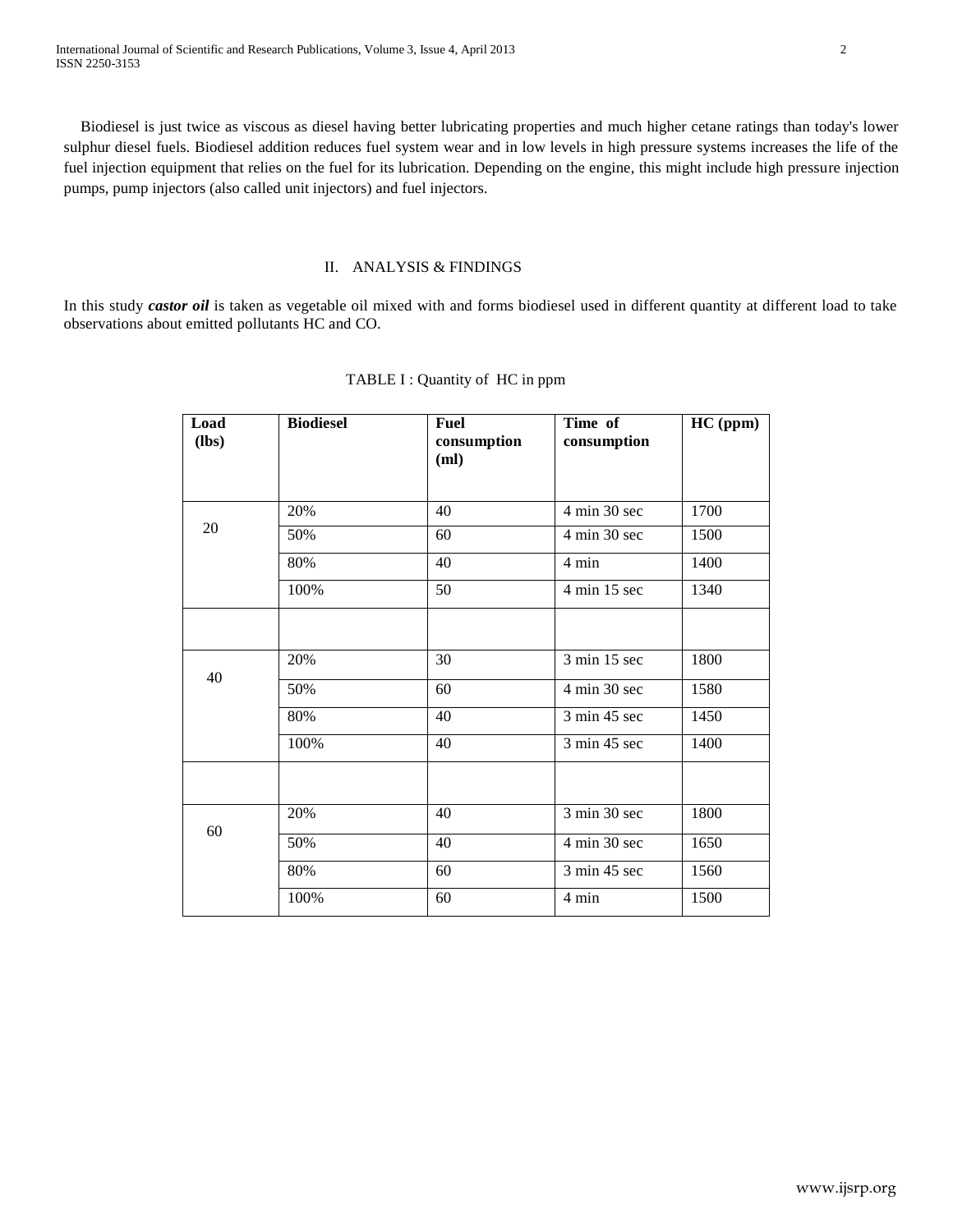



| Fig. 2 Graph between quantity of HC & Biodiesel % |  |  |  |  |
|---------------------------------------------------|--|--|--|--|
|---------------------------------------------------|--|--|--|--|

| Load<br>$(lbs)$ | <b>Biodiesel</b> | consumption<br>Fuel<br>(ml) | Time of consumption | $\bf CO$<br>(%) |  |
|-----------------|------------------|-----------------------------|---------------------|-----------------|--|
| 20              | 20%              | 40                          | 4 min 30 sec        | 2.7             |  |
|                 | 50%              | 60                          | 4 min 30 sec        | 2.5             |  |
|                 | 80%              | 40                          | 4 min               | 2.3             |  |
|                 | 100%             | 50                          | 4 min 15 sec        | 2.1             |  |
|                 |                  |                             |                     |                 |  |
| 40              | 20%              | 30                          | 3 min 15 sec        | 2.8             |  |
|                 | 50%              | 60                          | 4 min 30 sec        | 2.6             |  |
|                 | 80%              | 40                          | 3 min 45 sec        | 2.4             |  |
|                 | 100%             | 40                          | 3 min 45 sec        | 2.1             |  |
|                 |                  |                             |                     |                 |  |
| 60              | 20%              | 40                          | 3 min 30 sec        | 2.8             |  |
|                 | 50%              | 40                          | 4 min 30 sec        | 2.7             |  |
|                 | 80%              | 60                          | 3 min 45 sec        | 2.5             |  |
|                 | 100%             | 60                          | 4 min               | 2.3             |  |

|  |  |  |  |  | TABLE II : Quantity of CO in % |  |  |  |  |
|--|--|--|--|--|--------------------------------|--|--|--|--|
|--|--|--|--|--|--------------------------------|--|--|--|--|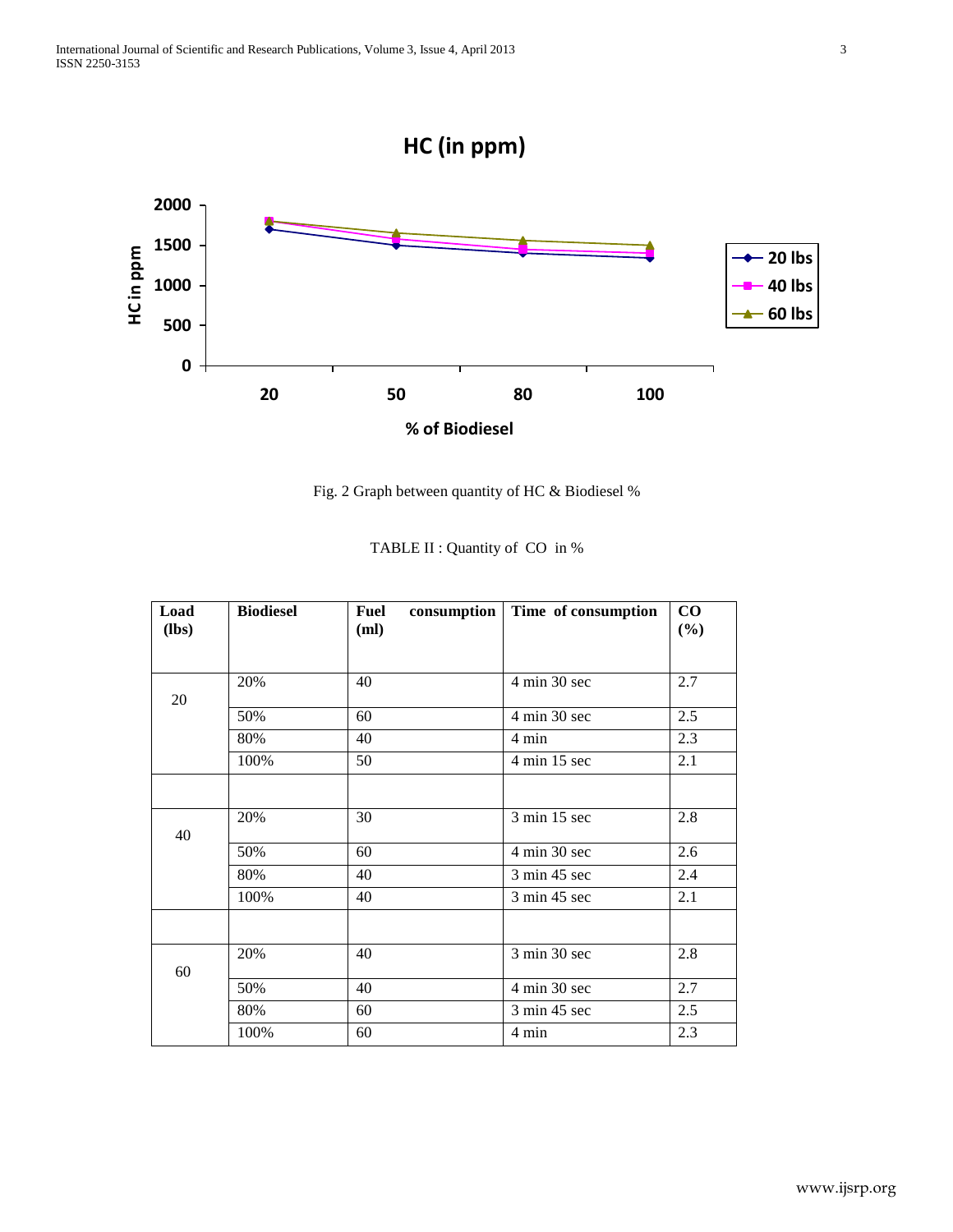

Fig. 3 Graph between quantity of CO % & Biodiesel %

## III. RESULTS AND DISCUSSIONS

 After experiment we find that hydrocarbons (HC) in ppm decreases with increasing of biodiesel percentage as shown in graph in fig 2.

#### **Order of impact by HC** –

Pure diesel > 20% biodiesel mixed diesel > 50% biodiesel mixed Diesel > 80% biodiesel mixed diesel > 100% pure biodiesel

## **At 20 lbs load** –

20 % biodiesel emitted 1700 ppm HC 50 % biodiesel emitted 1500 ppm HC 80 % biodiesel emitted 1400 ppm HC 100 % biodiesel emitted 1340 ppm HC

#### **At 40 lbs load** –

20 % biodiesel emitted 1800 ppm HC 50 % biodiesel emitted 1580 ppm HC 80 % biodiesel emitted 1450 ppm HC 100 % biodiesel emitted 1400 ppm HC

## **At 60 lbs load** –

20 % biodiesel emitted 1800 ppm HC 50 % biodiesel emitted 1650 ppm HC 80 % biodiesel emitted 1560 ppm HC 100 % biodiesel emitted 1500 ppm HC

Hence, load increasing also affects the pollutants emission,% of HC increases with load increasing.